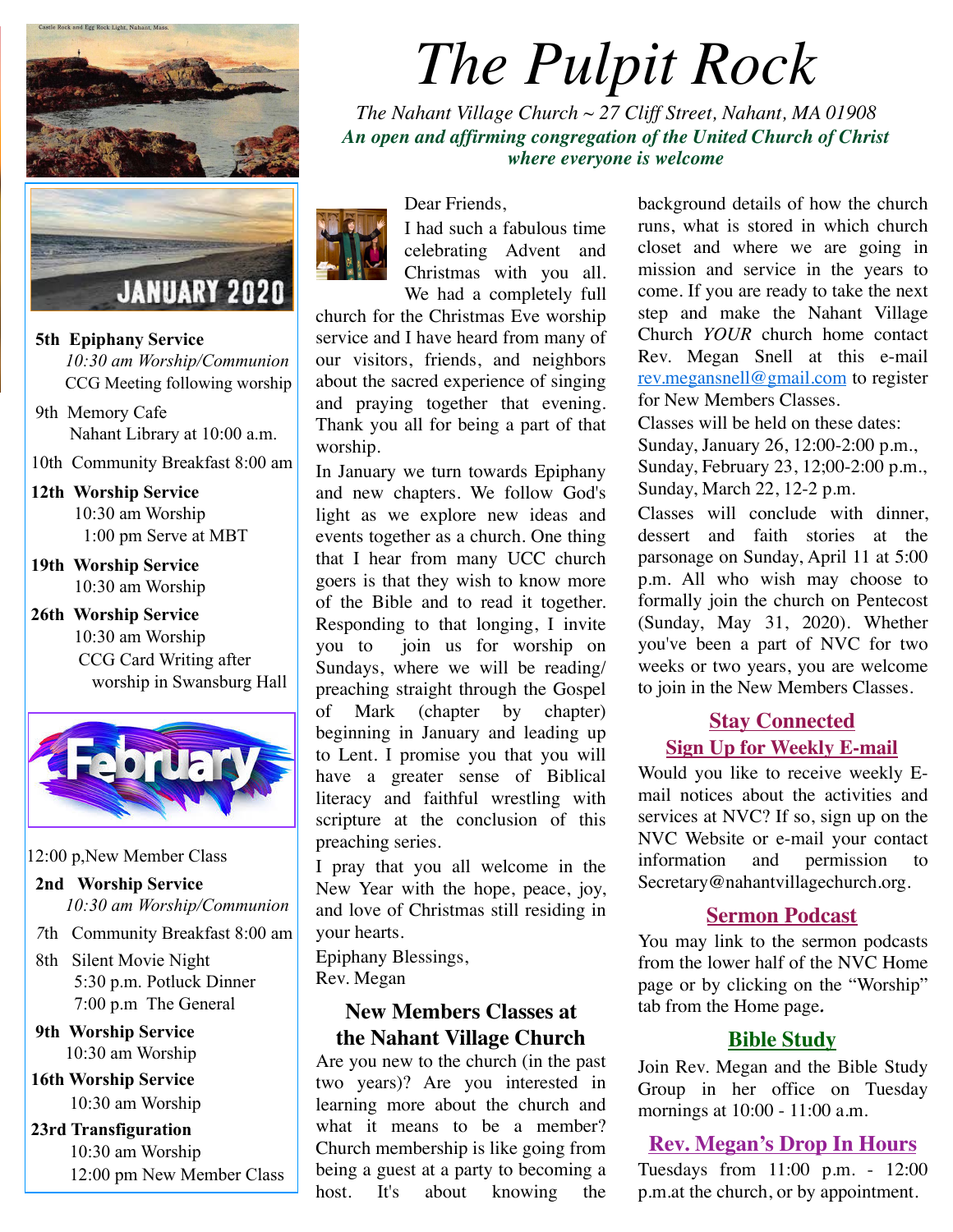## **Mark Your Calendars**

## **Connections, A Memory Café Thursday, January, 9th at 10:00 a.m. at the Nahant Public Library**

If you know of anyone concerned about memory loss, please spread the word about our efforts to make Nahant a more dementia friendly community. Sponsors of the Memory Cafe are the Nahant Public Library, the Nahant Council on Aging, and the Nahant Village Church.

## **Compassionate Care Group (CCG)News**

The Compassionate Care Group did programs at the Jesmond NH in Nahant and Hathorne Rehab (Danvers, Ione Hansell) in December. The residents of the Jesmond especially enjoy our visits. Ione and her companions were happy to see us and appreciated our visit. The Compassionate Care Group will meet on **Sunday, January 5** after worship. If you are interested in joining the CCG or wish to suggest someone to be on our list, please let Rev. Megan or Chris Alexander know. Card making/writing will be held on **Sunday, January 26** after worship in Swansburg Hall. You are invited to make and/or write cards for folks on our list. We ask you to keep this ministry of the NVC in your prayers.

*Christine Alexander, Coordinator, Margaret Alexander, Olivia Brand, Marrit Hastings, Jen McCarthy, Teri Motley, Samantha Scolamiero, Betsy Winkler and Rev. Megan*.

## **Silent Movie Night Saturday, February 8, 2020 at 7 p.m.**

The movie that will be show is **The General** starring Buster Keaton with live piano accompaniment by Rob Humphreville. The movie was made in 1926 and it is considered one of the greatest movies of all time. Here is a plot summary:



One of the most revered comedies of the silent era, this film finds hapless Southern railroad engineer Johnny Gray (Buster Keaton) facing off against Union soldiers during the American Civil War. When Johnny's fiancée, Annabelle Less, is accidentally taken away while on a train stolen by Northern forces, Gray pursues the soldiers, using various modes of transportation in comic action scenes that highlight Keaton's boundless wit and dexterity. Tickets are \$20.

The movie is preceded by a potluck supper at 5:30 p.m.



# **Nahant Community Breakfast Friday, January 10, 2020 at 8:00 a.m. "It is not our Differences that divide us. It is how we choose to deal with them."**

The January breakfast will be held on Friday the 10<sup>th</sup> (not the 3rd due to the New Year holiday). The presentation will be given by Dave Joseph, Senior Associate of Essential Partners, an organization that was started about 30 years ago as the Public Conversation Project. Drawing on 15 plus years of peace-building, mediation and communications work in the US, Europe, Africa and Asia, Dave will speak about the challenges of strengthening community in an increasingly polarized world. He will address head-on the challenges of building trust and relationships when so many forces are working against those goals we profess to support. Dave will share a number of stories of how to engage across differences about controversial/critical issues in ways that preserve relationships and community, rather than fracture them.

This is a follow up to the initiative "Bridge the Gap— Respectful Conversation" that was initiated in October by the Nahant Village Church in collaboration with the Nahant Public Library and the Johnson Elementary School. Banners created by JS students can be seen all over town urging us to create a kinder and more caring community and environment.

We hope to follow this presentation with a workshop to help us become better communicators. More details will be provided as plans for that workshop are being worked out.

The free breakfast starts at 8 a.m. and concludes about 9 o'clock. Please plan to come for a hearty breakfast, an informative presentation and wonderful camaraderie. All are welcome. Spread the word and bring a family member or friend.

Arrangement for transportation of elders to and from the breakfast can be made by calling the Tiffany Room a few days in advance of the breakfast at 781-581-7557.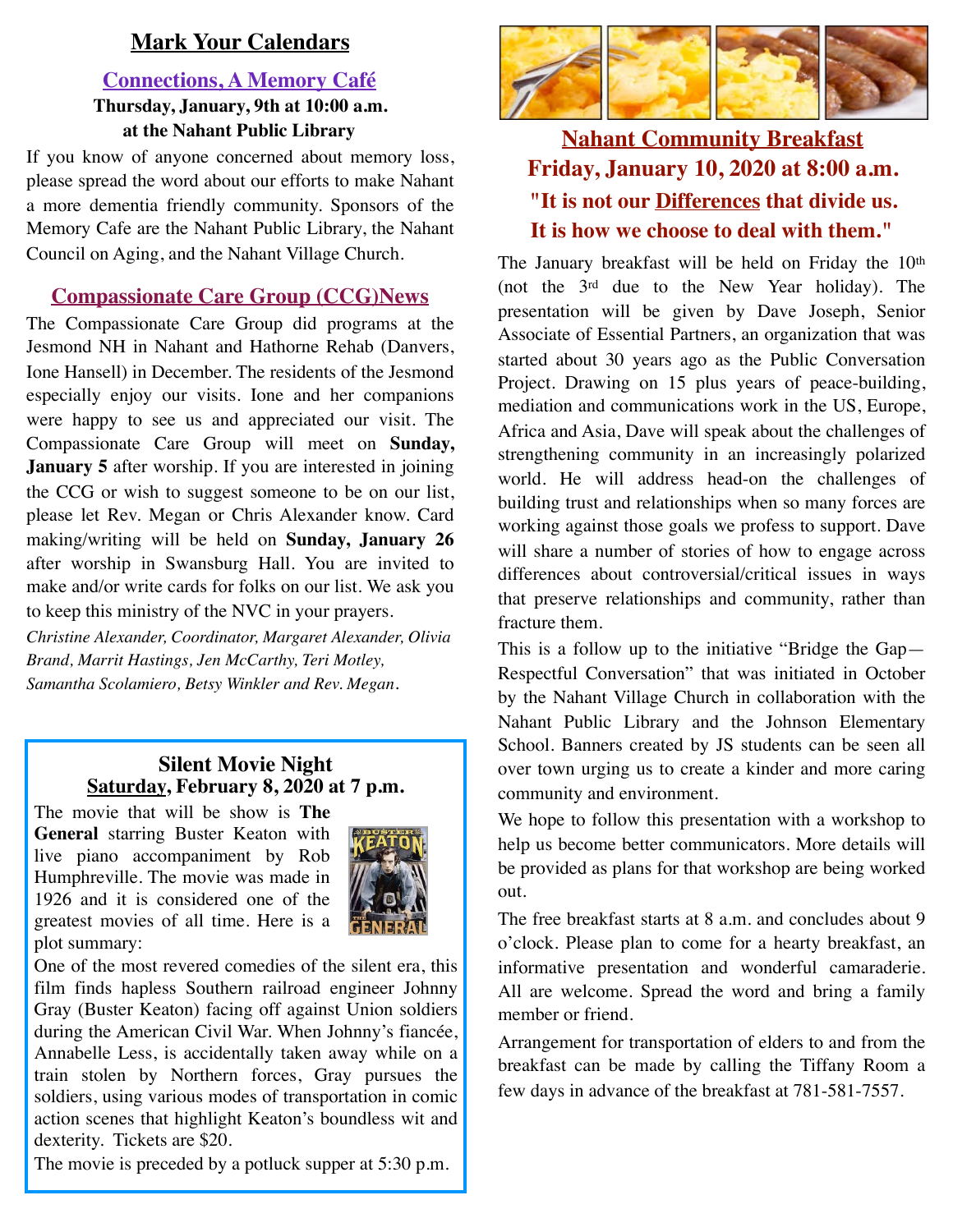#### **Christmas by the Sea Gratitude**



On Saturday, December 7<sup>th</sup>, the Nahant Village Church hosted another successful Christmas Fair. Although there were other activities in Nahant that day, we enjoyed steady traffic and exceeded our budget goal.

The Christmas by the Sea Fair would not have been successful without the contributions and hard work of many of our members and friends. The fair co-chairs were Marrit Hastings and Jen McCarthy, who worked very long and hard to organize the fair for weeks. We are thankful for the many donations we received from individuals and businesses. We also thank all those who visited the fair from Nahant and local communities and who shopped with us that day!

Special thanks go to:

**Baked Goods**: Maria Welsh\* Lenore Brauner, Roz Puleo

**Boutique:** Maureen Edison\* Maureen Locke, Dalia Shilas, Claudia Orleans

**Christmas Elves and Children's Activities**: Samantha Scolamiero\* and her friend, Caryl

**Fair Set up and Breakdown**: Marrit and Cal Hastings\*, Andy Puleo, Andy Karl, Clinton Norton, Jen McCarthy, Angie Johnston

**Gift Table**: Betsy Winkler\*, Pam Motley, Olivia Brant, Donna Gramolini

**Greens**: Robbie McGowan\*, Martha McGowan Griffin, Claudia Orleans, Wendy Buening, Pat McArdle, Nancy Cantelmo, Margaret Alexander

**Jewelry**: Amy Dow\*, Lissa Stempek\*, Elisabeth Foukal, Jackie Meuse, Elaine Barker, Joanie Lanzerio

**Kitchen Food Preparation and Sales**: Jen and Scott McCarthy\*, Rachel McCarthy, Susan Edwards

**Publicity**: Susan Gilbert, Jen McCarthy, Maureen Edison

**Raffle/Silent Auction**: Marrit Hastings\*, Herb Motley, Angie Johnston, Nicole Battaglia, Edie Richardson Bill Crawford

**White Elephant**: Christine Stevens\*, Nancy Carey, Hannah Gilman

**Wreaths**: Swampscott Boy Scout Troop 53

This list is not totally inclusive, and we thank all others who helped make this a successful Christmas by the Sea!!! May the friendly spirit and the joy of our church and the community working together continue into the New Year and beyond!!

#### **God Bless You, One and All!!**

\*Indicates Table Chair

# *Thank you*

My dear dear friends at NVC, I am still glowing from the thoughtful and lovely recognition of my 25th Anniversary of my ordination. I had forgotten the exact time we first met but Nancy words brought it all back to me. Nancy, thank you for your kind and generous words! The bell choir moved me to tears, you sound wonderful! The rest of the music was for Advent but my, how I love to hear you. Peter and Rich, the piece: What Child Is This was over-the-top! Rev Megan I so appreciated your blessing, and I love passing the baton of Pastor off to the likes of you! Thank you also for reaching out to my dear family. As I mentioned during the fine service, the greatest honor you can offer me is to share in our call to bring love and light beyond NVC and into our families and the world. I shall never forget that you remembered. *Love you, Rev Patricia Long* 

#### **Thank you from the Johnson School**

Nahant Village Church, I am truly overwhelmed and in awe each year when I see the generosity and immense support you all give to our students and families at the Johnson School.

Please know that I am, and the families are, so grateful and thankful for what you do.

Merry Christmas and my best wishes for a healthy New Year to you all! Cheryl DiLisio

#### **White Christmas**

Many thanks to all who contributed to our traditional White Christmas intended to bring gift cards to those in need in our congregation and community. This year we were able to deliver 19 envelopes each containing \$100 in gift cards to the Johnson Elementary School to be given to 12 needy families identified by the school nurse. An additional \$2,000 in gift cards were distributed to ten individuals or families in our congregation and community. We trust that these small gifts will bring a glimmer of joy during this Christmas season. In total we distributed almost \$4,000 in White Christmas gifts.

#### **A Note from My Brother's Table**

Thank you for supporting My Brother's Table with you generous \$500 donation. Last year, thanks to thoughtful friends like you, we were able to serve over 180,000 meals."

In addition to this monetary contribution, our Church provides and serves a meal every other month at MBT which is paid for from donations received from parishioners. A special collection is taken six times a year for that specific purpose. Several parishioners volunteer their services on a regular basis to support this non-profit organization that meets such a critical need in this area.